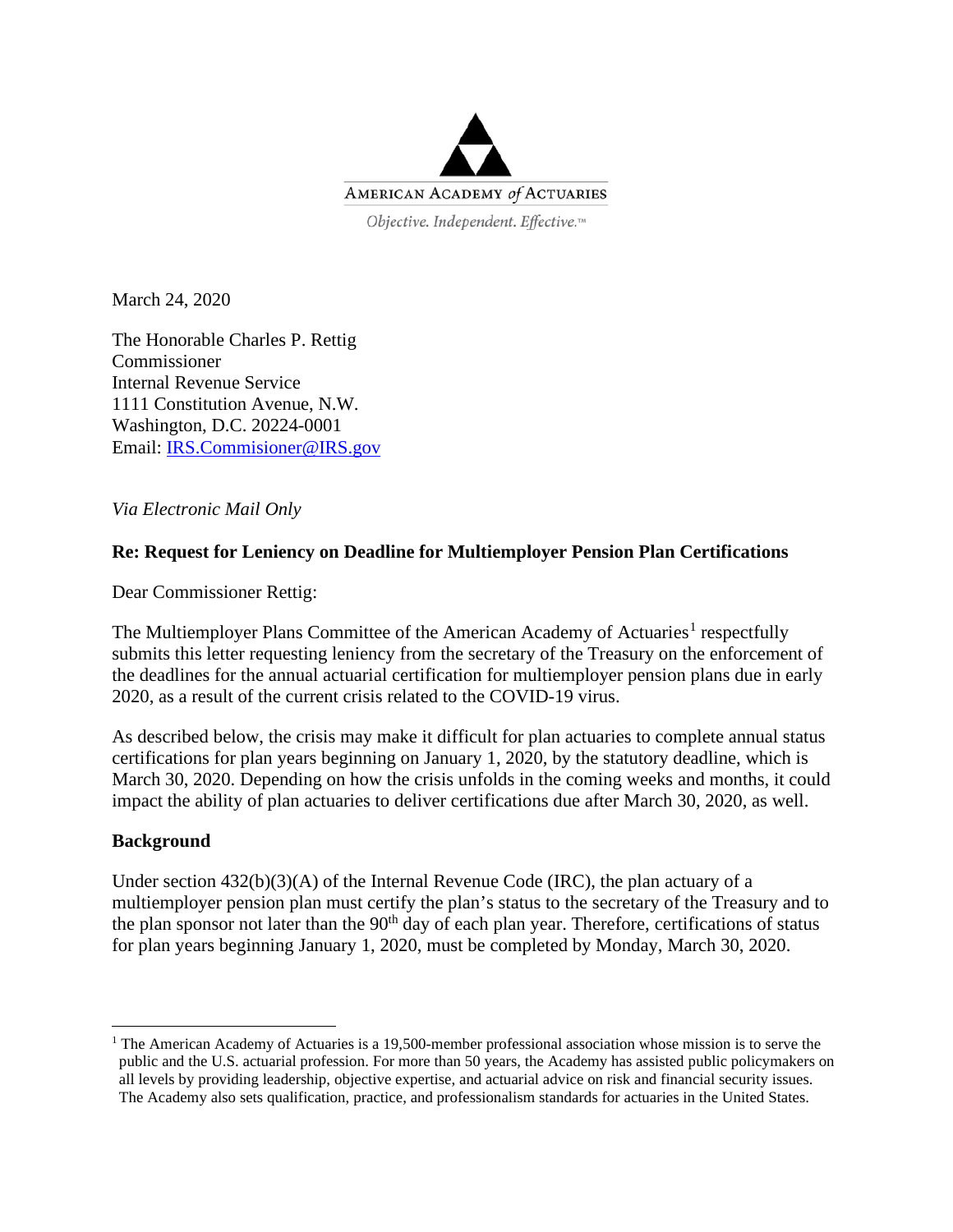Based on data from the most recently completed Form 5500 filings, there are about 650 multiemployer plans with plan years beginning on January 1 to which the March 30, 2020, deadline would apply. This total represents more than half of all multiemployer plans.

Under IRC section  $432(b)(3)(B)$ , when performing the annual certification, the plan actuary is required to make projections of plan assets and liabilities for the current and succeeding plan years. This section also requires that any projection of industry activity, including future covered employment and contribution levels, to be based on information provided by the plan sponsor in other words, the board of trustees for the plan—which must act reasonably and in good faith.

Boards of trustees for multiemployer plans typically meet a few times a year, often quarterly. For many plans, standard operating procedure is for the actuary to seek trustee input on industry activity at the meeting immediately preceding the due date for the actuarial certification. For example, for a January 1 plan year certification, a plan actuary would often seek trustee input on industry activity at the meeting scheduled in February or March. Depending on the plan's situation, gathering trustee input on industry activity could involve a detailed discussion of recent trends and future expectations.

IRC section 432(b)(3)(C) describes penalties for the plan actuary's failure to certify the plan's status by the 90<sup>th</sup> day of the plan year. Specifically, failing to complete the certification on time shall be treated as a failure by the plan administrator to file the annual report (Form 5500) for purposes of section 502(c)(2) of the Employee Retirement Income Security Act (ERISA) of 1974.

## **Impact of the COVID-19 Crisis**

The COVID-19 crisis has disrupted lives and businesses across the United States. A small but significant number of individuals have been infected by the virus. These infections impact not just individuals, but their families, friends, and business associates.

As a result of the crisis, virtually all multiemployer plan actuaries are now working from home, outside of their normal office environment. They are adapting to new procedures for completing their work, while adhering to actuarial standards of practice and their own companies' quality standards. In addition, systems and networks have been strained by the sudden shift to the allremote environment, causing outages that add to the time needed for plan actuaries to complete projects such as the annual status certifications.

Most multiemployer plan boards of trustees that had scheduled meetings in March 2020 (especially in mid- or late March) have canceled or postponed them. With these cancelations and postponements, the actuaries for these plans might have missed the usual forum for gathering trustee input on industry activity.

Finally, the current crisis could have a significant and lasting impact on future industry activity for multiemployer plans, which in turn can significantly alter a plan's projected funding levels. Plan trustees will not be able to precisely predict how the current crisis might change industry activity, and the magnitude of the impact could vary greatly by industry. Nevertheless, plan trustees may desire an in-depth discussion with the plan actuary to understand their obligation